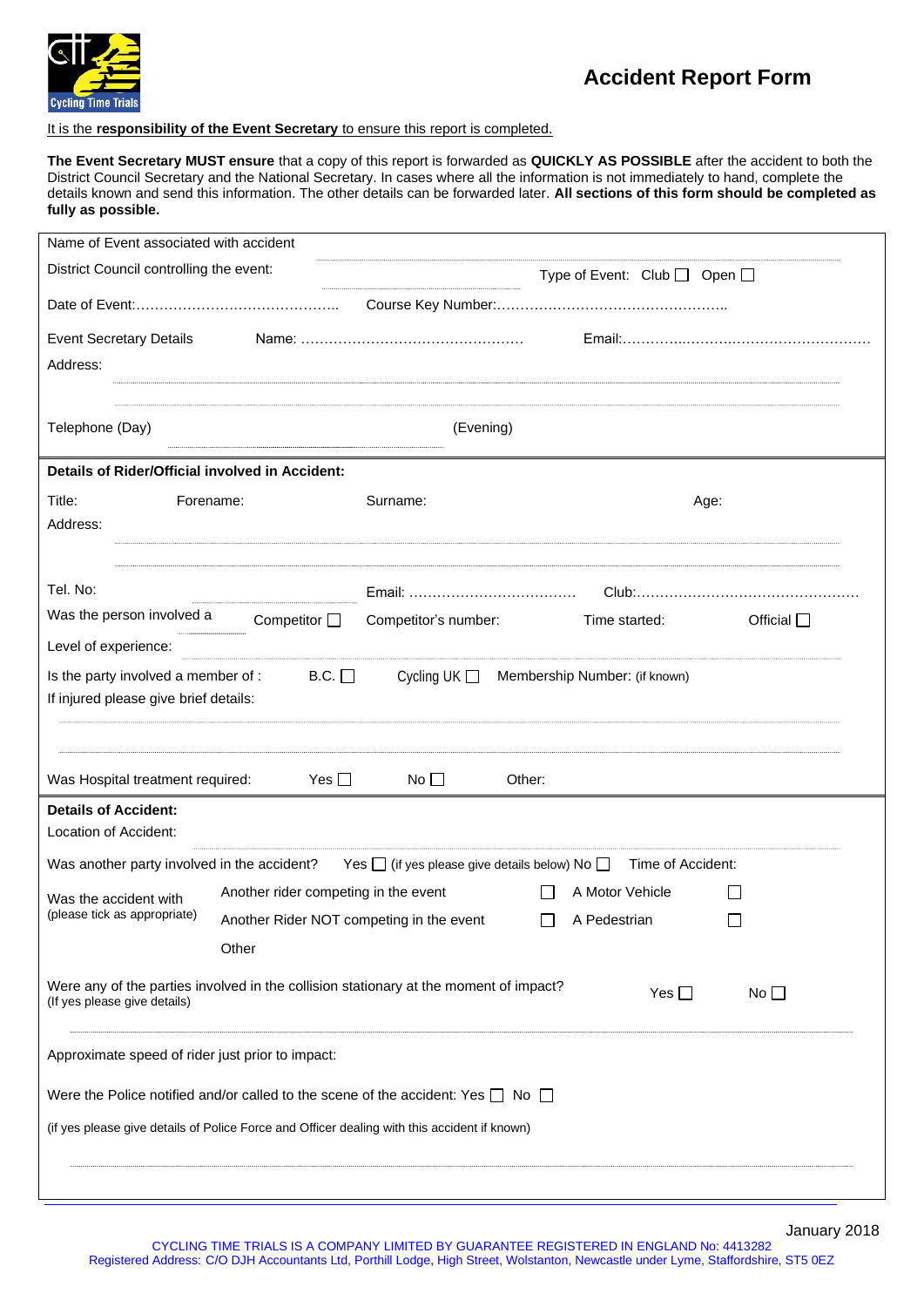|                                                                  | Road and Weather conditions where accident happened (please complete as appropriate):                                                                                                        |                                                                                      |                                                                  |
|------------------------------------------------------------------|----------------------------------------------------------------------------------------------------------------------------------------------------------------------------------------------|--------------------------------------------------------------------------------------|------------------------------------------------------------------|
| Road:                                                            |                                                                                                                                                                                              |                                                                                      |                                                                  |
| <b>MOT Road Number:</b>                                          | Condition of Road Surface:                                                                                                                                                                   | Good<br>ΙI                                                                           | Normal<br>Bad                                                    |
| Dual Carriageway<br>$\mathsf{L}$                                 | Additional comments on the road                                                                                                                                                              |                                                                                      |                                                                  |
| Single Carriageway<br>П                                          | surface:                                                                                                                                                                                     |                                                                                      |                                                                  |
|                                                                  | General information about the stretch of road where the accident happened (tick all applicable):                                                                                             |                                                                                      |                                                                  |
| Flat $\square$<br>Slight Incline $\square$                       | Steep Incline $\square$                                                                                                                                                                      | Slight Decline □                                                                     | Steep Decline $\square$                                          |
| Straight $\square$<br>Slight Left Bend □                         | Slight Right Bend □                                                                                                                                                                          | Sharp Left Bend $\Box$                                                               | Sharp Right Bend O                                               |
| Hairpin $\square$<br>Roundabout O                                | T Junction $\Box$                                                                                                                                                                            | Slip Road On $\square$                                                               | Slip Road Off $\Box$                                             |
| Other (please give details)                                      |                                                                                                                                                                                              |                                                                                      |                                                                  |
| Weather:                                                         |                                                                                                                                                                                              |                                                                                      |                                                                  |
| Dry $\square$<br>Slight Drizzle $\square$                        | Rain $\square$<br>Heavy Rain □                                                                                                                                                               | Lightning $\Box$                                                                     | Snow $\square$<br>Ice $\square$                                  |
| Fair<br>Good<br>Visibility<br>$\perp$<br>$\perp$                 | Bad<br>$\mathbf{1}$                                                                                                                                                                          |                                                                                      |                                                                  |
| None<br>Slight<br>Wind<br>П<br>$\mathsf{L}$                      | Strong<br>ΙI                                                                                                                                                                                 | Wind direction at location of accident (circle as applicable)<br>N/NE/E/SE/S/SW/W/NW |                                                                  |
|                                                                  | At the time of the accident the general direction the rider was travelling in was:<br>North / North East / East / South East / South / South West / West / North West (circle as applicable) |                                                                                      |                                                                  |
| Details of equipment used by the competitor:                     |                                                                                                                                                                                              |                                                                                      |                                                                  |
| Front Wheel:<br>Tri Spoke $\square$                              | Deep Rim $\square$<br>Conventional O                                                                                                                                                         | Other $\Box$                                                                         |                                                                  |
| Rear Wheel:<br>Tri Spoke $\square$                               | Deep Rim $\Box$<br>Conventional $\square$                                                                                                                                                    | $Disc \Box$                                                                          | Other $\Box$                                                     |
| Handlebars:<br>Conventional $\square$                            | Tri-Bars $\square$                                                                                                                                                                           |                                                                                      | Using Tri-Bars at the time of the Accident: Yes $\Box$ No $\Box$ |
| Computer fitted:<br>Helmet Worn:                                 | (if yes) Aero Helmet $\Box$ Hard Shell $\Box$ Other $\Box$ Working rear light fitted: Yes $\Box$ No $\Box$                                                                                   |                                                                                      |                                                                  |
| Yes $\Box$ No $\Box$<br>Yes $\Box$ No $\Box$                     | (if other please give details)                                                                                                                                                               |                                                                                      | Working front light fitted: Yes $\Box$ No $\Box$                 |
|                                                                  | Was the accident caused by component(s) failing / breaking / loosening: Yes $\Box$ No $\Box$                                                                                                 |                                                                                      |                                                                  |
| (if yes please give details, include manufacturer and model no.) |                                                                                                                                                                                              |                                                                                      |                                                                  |
|                                                                  |                                                                                                                                                                                              |                                                                                      |                                                                  |
|                                                                  |                                                                                                                                                                                              |                                                                                      |                                                                  |
| Details of Other Party Involved:                                 |                                                                                                                                                                                              |                                                                                      |                                                                  |
| Forename:                                                        | Surname:                                                                                                                                                                                     |                                                                                      | Age:                                                             |
| Address:                                                         |                                                                                                                                                                                              |                                                                                      |                                                                  |
|                                                                  |                                                                                                                                                                                              | Telephone:                                                                           |                                                                  |
| Insurance Details (if known):                                    |                                                                                                                                                                                              |                                                                                      |                                                                  |
| Apparent Extent of Damage/Injury:                                |                                                                                                                                                                                              |                                                                                      |                                                                  |
|                                                                  |                                                                                                                                                                                              |                                                                                      |                                                                  |
|                                                                  |                                                                                                                                                                                              |                                                                                      |                                                                  |
|                                                                  |                                                                                                                                                                                              |                                                                                      |                                                                  |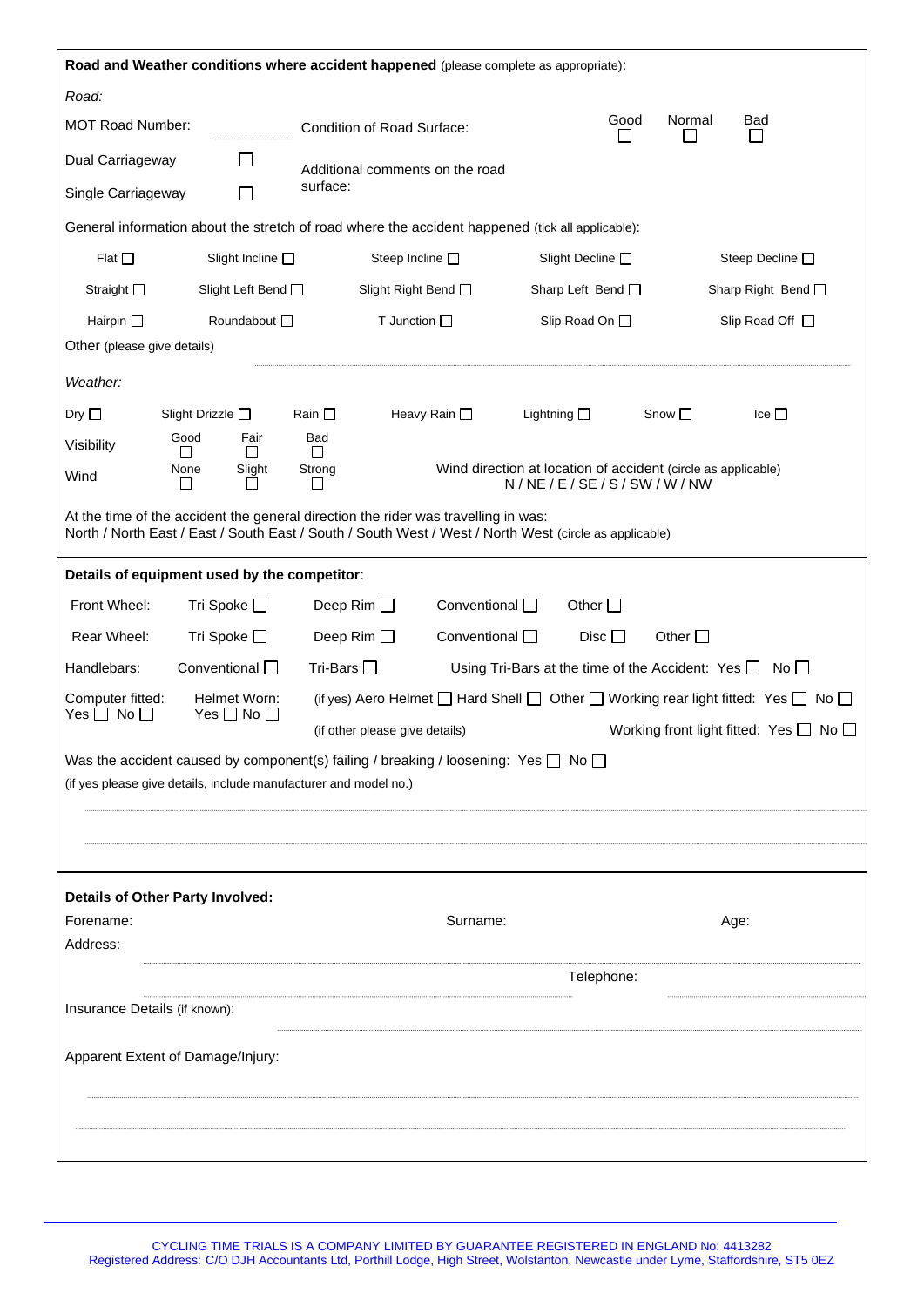|          |        | Details of any Witnesses to the Incident: |          |            |
|----------|--------|-------------------------------------------|----------|------------|
| 1)       | Title: | Forename:                                 | Surname: | Age:       |
| Address: |        |                                           |          |            |
|          |        |                                           |          | Telephone: |
| 2)       | Title: | Forename:                                 | Surname: | Age:       |
|          |        |                                           |          |            |
| Address: |        |                                           |          |            |
|          |        |                                           |          | Telephone: |
| 3)       | Title: | Forename:                                 | Surname: | Age:       |
| Address: |        |                                           |          |            |
|          |        |                                           |          | Telephone: |
|          |        | <b>Description of Accident:</b>           |          |            |
|          |        |                                           |          |            |
|          |        |                                           |          |            |
|          |        |                                           |          |            |
|          |        |                                           |          |            |
|          |        |                                           |          |            |
|          |        |                                           |          |            |
|          |        |                                           |          |            |
|          |        |                                           |          |            |
|          |        |                                           |          |            |
|          |        |                                           |          |            |
|          |        |                                           |          |            |
|          |        |                                           |          |            |
|          |        |                                           |          |            |
|          |        |                                           |          |            |
|          |        |                                           |          |            |
|          |        |                                           |          |            |
|          |        |                                           |          |            |
|          |        |                                           |          |            |
|          |        |                                           |          |            |
|          |        |                                           |          |            |
|          |        |                                           |          |            |